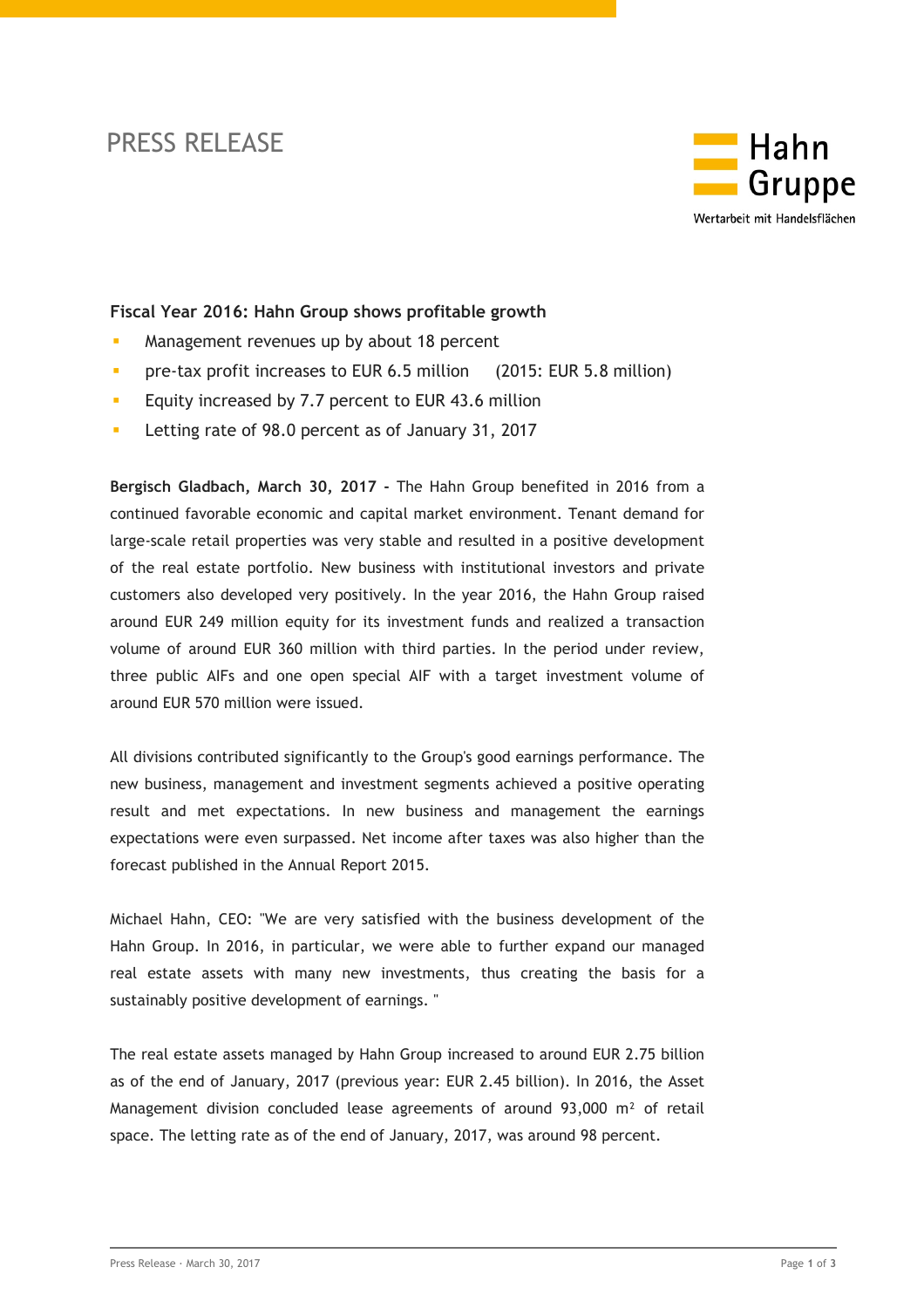## **Business development 2016 in figures**

The result from the sale and marketing of real estate assets rose in the financial year 2016 from EUR 4.4 million to EUR 8.7 million. The significant increase is mainly due to a higher transaction volume with institutional vehicles as well as the conception and successful placement of three investment funds in the private funds business. The increase in revenues from management fees by EUR 2.3 million to EUR 15.0 million (previous year: EUR 12.7 million) is due to the new consolidation of subsidiaries, which further deepens the value creation chain of the Hahn Group in real estate management.

Gross profit increased to EUR 28.7 million (previous year: EUR 23.1 million), whereby earnings before tax and financial expenses of EUR 10.0 million were roughly on a par with the previous year of EUR 9.7 million. The financial result of EUR -3.5 million (previous year: EUR -3.9 million) reflects stable financial income of EUR 0.2 million and reduced financial expenses. The financial expenses are directly related to the short-term holding of properties for private funds during the year. Earnings before income taxes amounted to EUR 6.5 million (previous year: EUR 5.8 million). At EUR 4.1 million, consolidated earnings after taxes were within reach of the very good prior-year figure (previous year: EUR 4.9 million). The tax rate increase compared to the previous year is due to the absence of tax-free earnings components.

As of December 31, 2016, the balance sheet total increased by EUR 39.5 million year-on-year to EUR 130.0 million. This is largely attributable to higher current assets, the temporary increase of company holdings as well as the fund processing with its associated high liquidity level near the end of the business year. Intangible assets also rose as a result of the new consolidation of subsidiaries. At the balance sheet date of December 31, 2016, equity amounted to EUR 43.6 million (December 31, 2015: EUR 40.5 million).

On the basis of a sustainably good earnings situation, the Management Board and the Supervisory Board propose to the Annual General Meeting the payment of a dividend of EUR 0.19 per registered share.

### **Positive outlook**

The Management Board of Hahn AG expects that the interest of institutional investors and wealthy private investors in managed real estate investments will remain constantly high due to the low yields of alternative investments as well as the high volatility of the stock markets. This is likely to lead to a continued high demand for investments in Hahn fund products.